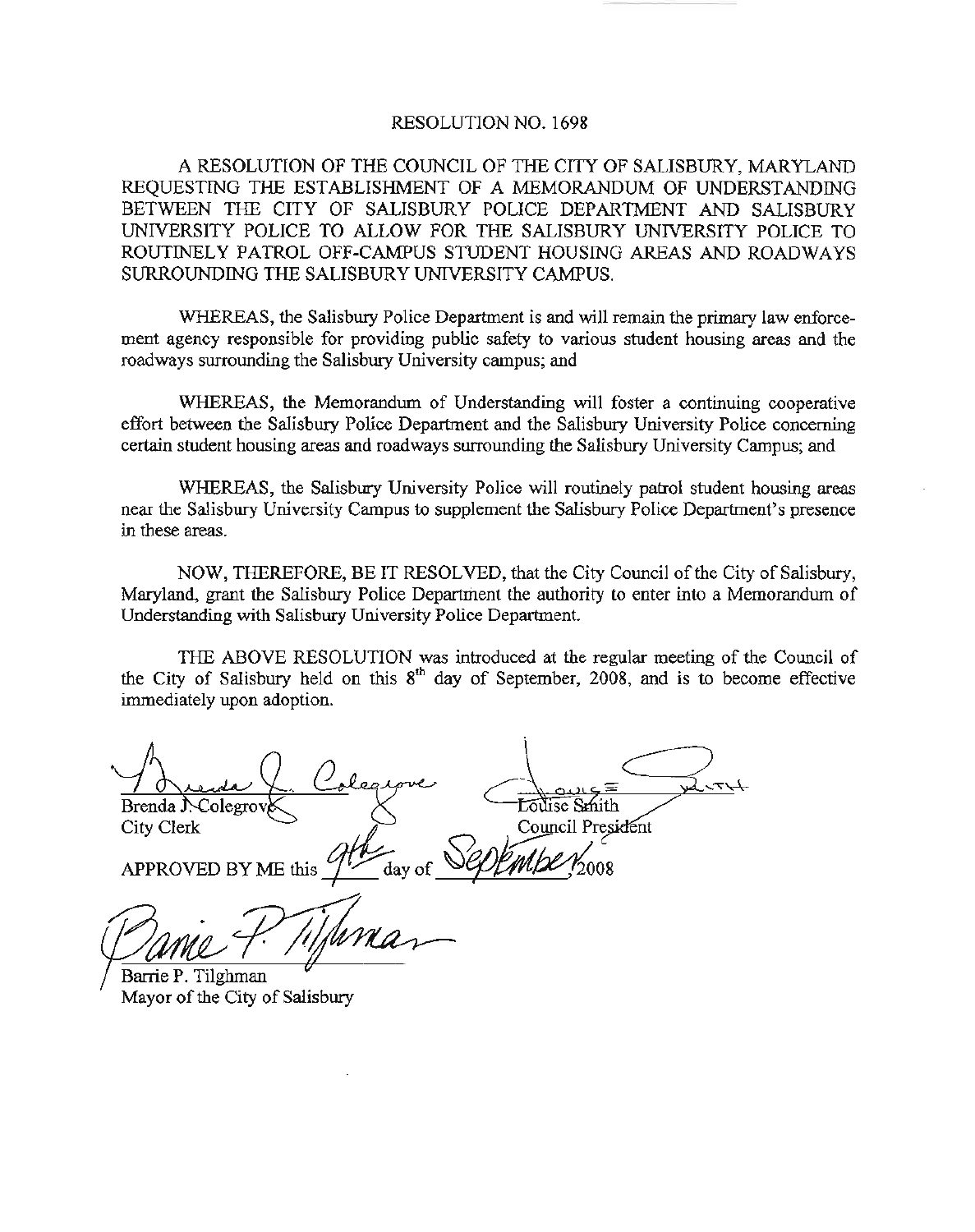# MEMORANDUM OF UNDERSTANDING BETWEEN THE SALISBURY POLICE DEPARTMENT AND SALISBURY UNIVERSITY POLICE

### I. Backeround

The Salisbury Police Department is and will remain the primary law agency responsible for providing public safety to various student housin roadways surrounding the Salisbury University campus. However, due <sup>1</sup> proximity of such student housing areas and roadways to the Salisbury campus, and the residents of such housing areas and travelers on such road largely Salisbury University students, the Salisbury Police Department and t University Police Department have determined it beneficial to address issue to these student housing areas and roadways cooperatively.

To foster this continuing cooperative effort concerning certain students. areas and roadways, the Salisbury Police Department and the Salisbury University Police do hereby agree to the following conditions of this Memorandum of Understanding. This Memorandum of Understanding hereby incorporates the agreements and understandings set forth in the Police Mutual Aid Agreement entered into by and between Wicomico County, Maryland, the City of Salisbury, the City of Fruitland, and Salisbury University.

### II. Routine Patrols by Salisbury University Police

Salisbury University Police may routinely patrol the following student housing areas near campus in order to supplement the Salisbury Police Department's presence in these areas and to assist the Salisbury Police Department in deterring crime in these areas: University Park, University Village, Cedar Crossing, Seasons at Salisbury University, Varsity Lane Townhouses, Seagull Village, and University Townhouses. In addition, Salisbury University Police may routinely patrol the following roadways surrounding the Salisbury University campus: Onley Road, Wayne Street, Bateman Street, Power Street, Milford Street, and Avery Street.

Salisbury University Police may exercise full police authority when patrolling the aforementioned student housing areas and roadways surrounding campus whenever they witness a crime, or in any emergency situation, in all cases where they may be acting within the scope of their employment outside of their normal jurisdictional limits. While undertaking a patrol, Salisbury University officers shall have all the police authority, immunities from liability, and exemption from laws, ordinances and regulations, and have all the pension, relief, disability and worker's compensation benefits enjoyed by such officer to the same extent as if such officer were performing his or her duties within the limits of his or her employing jurisdiction.

 $9|10|00$ Ouromal of MOK<br>general to Goen<br>Pier to obtain<br>remoining<br>sugnatures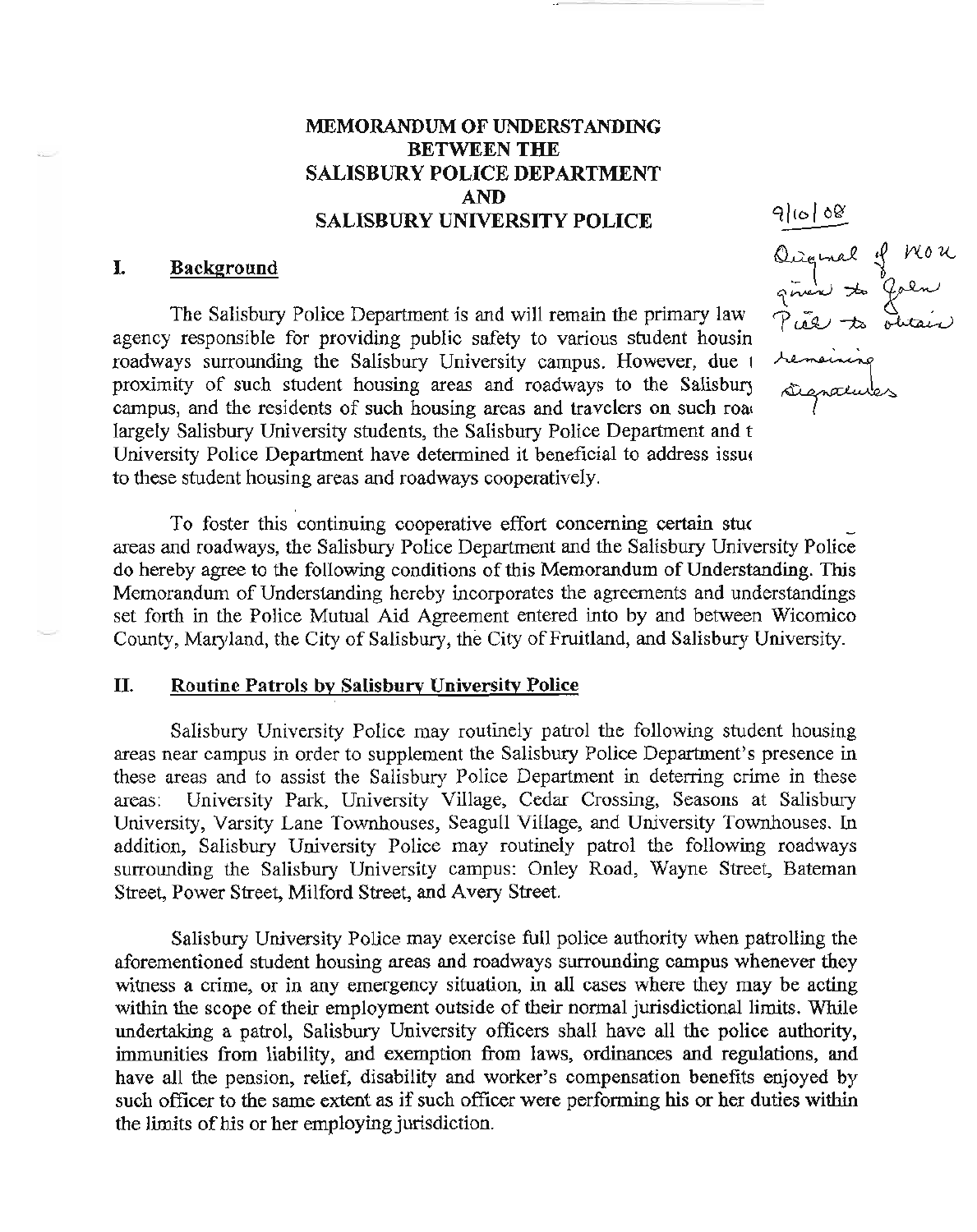Salisbury University Police shall promptly call the Salisbury Police Department for back-up and/or Salisbury Police Department response whenever needed during a routine patrol. Whenever Salisbury University Police take any action during a routine patrol, they shall promptly notify the Salisbury Police Department of any action taken (pursuit, arrest, etc.) and shall provide the Salisbury Police Department with a copy of any report generated.

### III. Calls for Service

All calls for service that originate in the areas stated in Paragraph II herein will always initially be dispatched to a Salisbury Police Department unit. The Salisbury Police Department may then request Salisbury University Police to provide back-up and assistance on any Salisbury University related calls (for example, loud student parties/music disturbances, student and/or non-student fights, student and/or non-student drinking/disorderly conduct, etc.). The Salisbury University Police may agree to provide such back-up on Salisbury University related calls when requested by the Salisbury Police Department and as availability permits. A request for back-up shall not eliminate the Salisbury Police Department's obligation to respond to any service call.

The Salisbury Police Department shall retain the sole authority and obligation to respond to calls relating to and to conduct investigations relating to the following crimes: criminal homicide, forcible rape, robbery, aggravated assault, burglary, theft (over \$500), motor vehicle theft, arson, all deaths, all cases of suspected child abuse and all other crimes as deemed necessary. The Salisbury University Police shall assist in any investigation of the crimes listed above, to the extent such assistance would be relevant and to the extent requested by the Salisbury Police Department.

# IV. Information Sharing

Copies of all incident and arrest reports will be forwarded to the Salisbury University Police to keep the University administration abreast of incidents involving college students and/or Salisbury University personnel. Copies of reports generated by University Police providing back-up and assistance will be forwarded to the Salisbury Police Department.

# V. Meetings

At times during the year, it may be necessary to schedule meetings with the management of the student housing areas specified in Paragraph II herein to address quality of life issues. Participants at these meetings will include representatives from the Salisbury Police Department and Salisbury University Police.